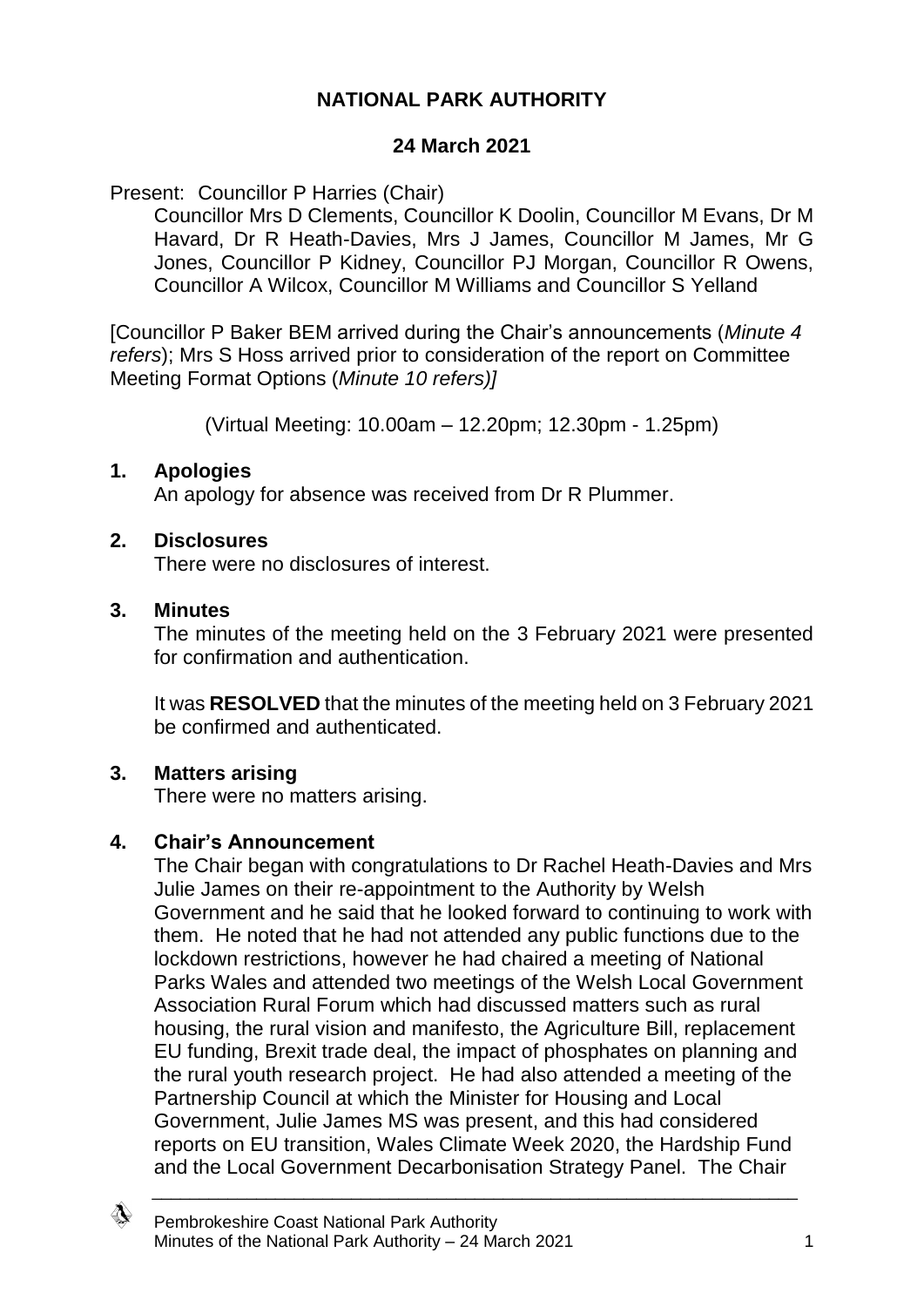had also attended several events run by the Pembrokeshire Coastal Forum, eg Protecting Welsh Seas, Industrial Heritage and Changing coastlines and Welsh Marine Wildlife. He noted that officers of the National Park had spoken at some of these and it was pleasing to see the joint working between the organisations. He also hoped that it would be possible for the officers to give their presentations to Members in future.

# **NOTED.**

- **5. Reports of meetings of various of the Authority's Committees** The following reports of meetings of a number of the Authority's Committees were presented to Members for consideration/information:
- (i) Development Management Committees held on 9 December 2020 and 27 January 2021.
- (ii) Sustainable Development Fund Committee held on 20 January 2021.
- (iii) Youth Committee held on 2 February 2021.
- (iv) Audit and Corporate Services Review Committee held on 10 February 2021.
- (v) Member Support and Development Committee held on 10 February 2021.
- (vi) Standards Committee held on 24 February 2021.
- (vii) Personnel Committee held on 3 March 2021.

With regard to the Personnel Committee meeting, a question was asked regarding progress with the proposed 'listening service', and the Chief Executive replied that the scheme would be launched in the Authority's April staff newsletter. One Member expressed concern that the remit of the service and the range of options available to staff should be clear to both Members and staff and reassurance was given that such matters had been discussed by the Personnel Committee and incorporated in the scheme.

It was **RESOLVED** that the minutes of the above mentioned Committees be noted/adopted/received.

# **6. Welsh Government Remit Letter**

It was reported that the Minister for Environment, Energy and Rural Affairs provided an Annual Remit letter which set out the Welsh Government's strategic remit for the work of the Authority in 2021-22 and also outlined the funding settlement. The main priorities outlined in the Remit letter had been incorporated in the Corporate Plan. The Chair advised that he had replied to the Minister thanking her for the strong vote of confidence that the letter provided and the increase in funding.

Members agreed that it was an excellent letter which reflected well on the work undertaken by officers over the last twelve months, and indeed in recent years, and set out a positive programme for the year ahead. The

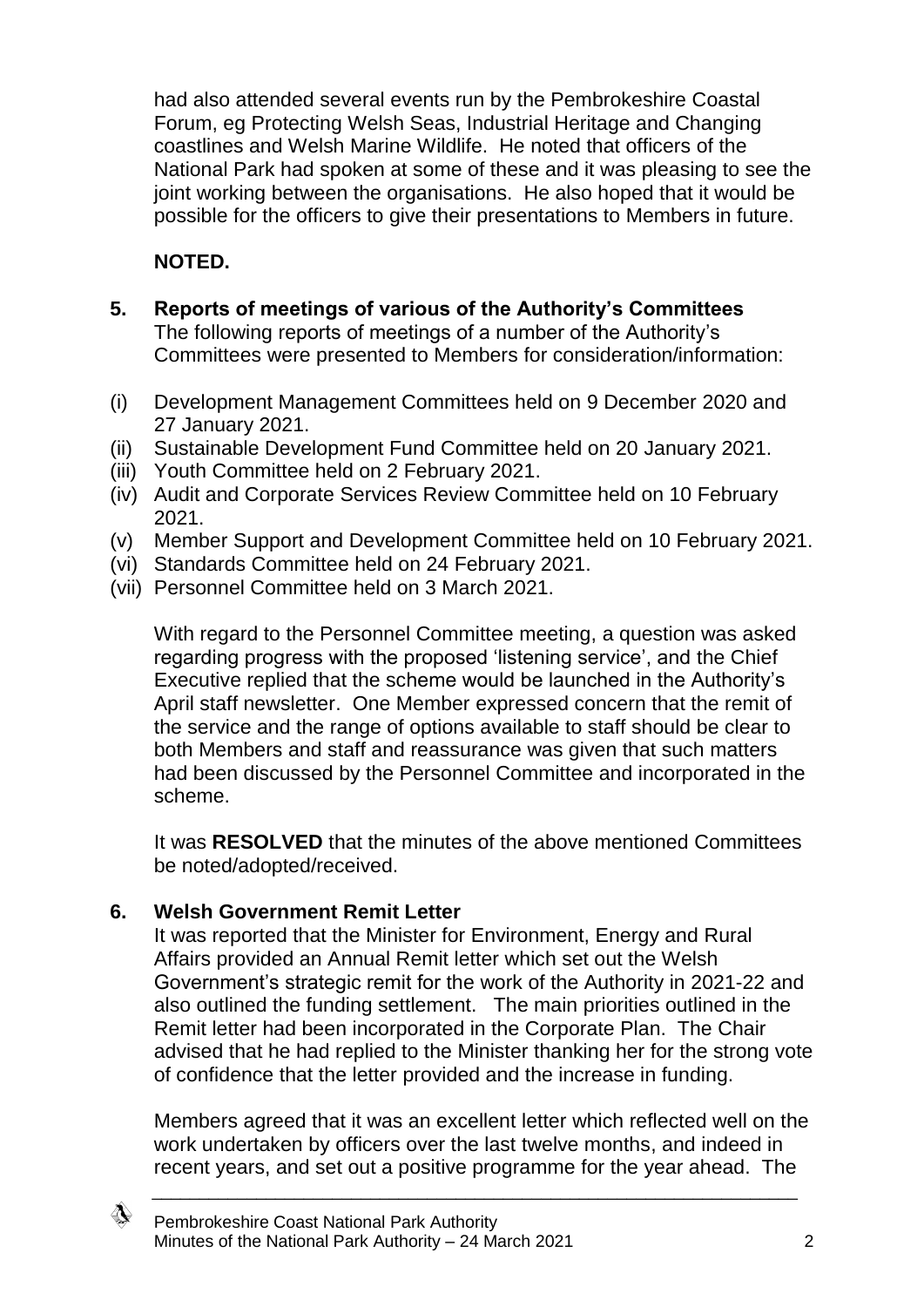reference to management of the pressures on local communities created by tourism and outdoor recreation was welcomed, as these had been particularly challenging last summer, however it was also acknowledged that visitors were essential to the local economy. It was agreed that continued joint working both within Pembrokeshire and with wider stakeholders across Wales was essential to achieving longer term objectives.

With regard to the funding settlement, while this was welcomed by Members, some concern was expressed regarding the short term nature of the settlement and it was hoped that 3-5 year budgets could be provided in the future to facilitate delivery of longer term strategies.

### **NOTED.**

### **7. Corporate and Resources Plan 2021/22**

It was reported that the Corporate and Resources Plan set out the Authority's Corporate Well-being Objectives, a requirement of the Wellbeing of Future Generations (Wales) Act 2015, and its aligned work programme for 2021/22 that would support delivery of these objectives.

Officers across the Authority had been involved in the development of the Plan through engagement meetings, and the draft Corporate and Resources Plan had been presented to the February meeting of the Authority for Members' comments and was subsequently issued for consultation. A session with representatives from the Youth Committee had also been carried out.

Members thanked the officer for producing such a comprehensive document, which pulled together the many strands of the Authority's work. It was suggested that more detail could have been included regarding the Authority's approach in supporting the local economy and also on opportunities to support the Welsh Language through for example increasing skills or employability, given the Authority's published target to increase the number of Welsh speakers by 1%. In order to support this target, it was also requested that measurement of the numbers of impact assessments for planning applications in Welsh Language Sensitive Areas be undertaken going forward.

The officer agreed that baseline data regarding planning impact assessments could be monitored via the Authority's performance framework, and further work would be undertaken during the year regarding the Welsh Language and green recovery. In response to a further question, the officer explained that the Plan would now be circulated to staff and its contents would be reflected in Team Plans and in the performance framework reported to the quarterly Audit and Corporate Services and Operational Review Committees.

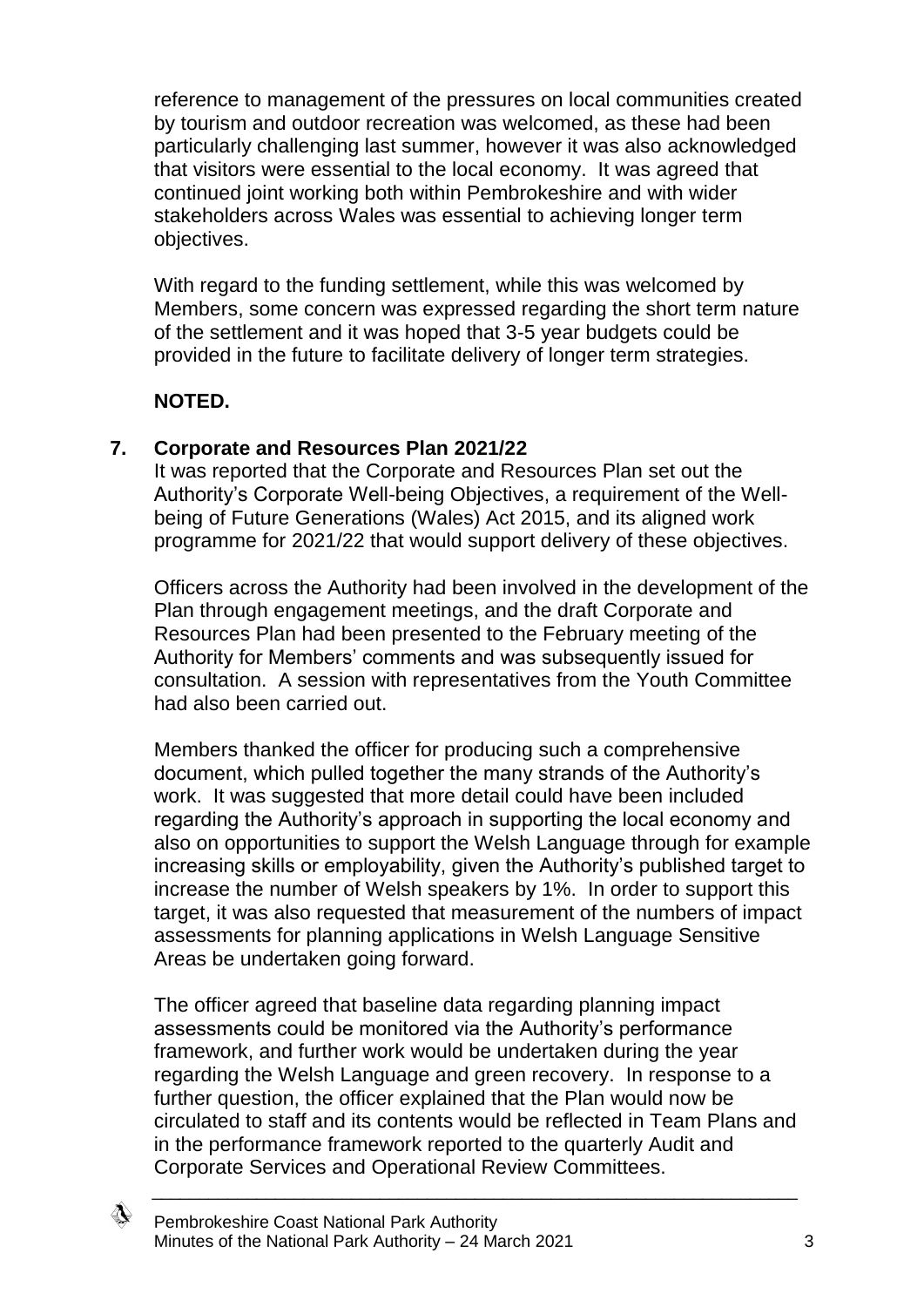Members also highlighted that the Welsh Government's Race Equality Action Plan had been published in the previous week and asked whether reference to it should be included in the Corporate Plan. The officer replied that research was currently being undertaken on Experiences for All and that would be used, alongside the Race Equality Action Plan, to review the Authority's Plans to reflect the changes in a more localised manner.

It was **RESOLVED** that the Corporate and Resources Plan 2021/22 be approved, with officers agreeing to undertake additional work in the areas identified at the meeting.

#### **8. Action Plans in support of the National Park Management Plan 2020- 2024**

Members were reminded that the Pembrokeshire Coast National Park Management Plan 2020-2024 had been adopted on 11th December 2019 and would be supported by a series of action plans. The action plans would set out the Authority's current and proposed responses to key policy challenges identified in the Management Plan and thereby provide a bridge between the five-year Management Plan and the annual Corporate and Resources Plan. The action plan "Responding to the Climate Change Emergency" had been approved by the Authority on the 3rd June 2020; following consultation with Authority staff and with partner organisations, two further action plans – "Celebrating Heritage" and "Restoring Nature" were now presented for Members' comment and approval. It was noted that a fourth action plan, covering recreation and tourism, would be presented to a future meeting.

Officers were thanked for their work in producing the action plans, which provided a better understanding of how the objectives identified in the Management Plan were being delivered. Members were also pleased to see the commitment to work with partners and the local community in doing so, acknowledging that it was necessary to work together in order to achieve the desired outcomes. Members asked whether it was possible to include more information on timescales and lead officers which officers agreed. They also asked about resourcing the actions as these were not identified in a number of cases. The Conservation Policy Officer advised that the Action Plans contained both actions for which funding had previously been approved as well as those for which funding would be sought through the Authority's normal channels, ultimately being approved or otherwise by Members at the appropriate time. He reassured Members that by approving the Action Plans, they would not be committing the Authority to resourcing projects, however he agreed to make the distinction between these projects clearer.

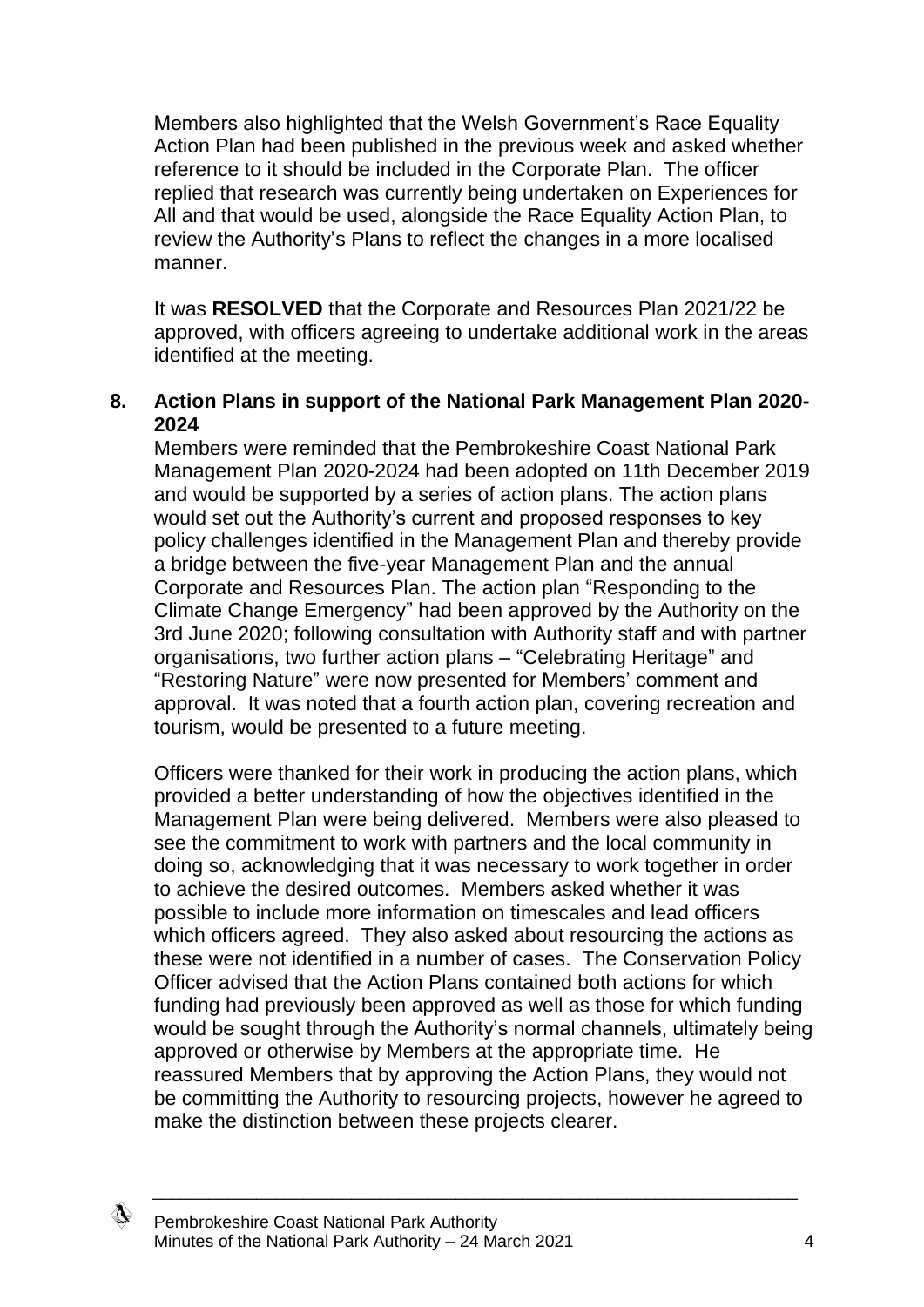It was **RESOLVED** that the Action Plans "Celebrating Heritage" and "Restoring Nature" be approved subject to the comments set out above.

# **9. Appointment of a Data Protection Officer**

Members were reminded that in December 2020, they had authorised officers to undertake a tender exercise to secure the services of a Data Protection Officer (DPO) following the departure of the previous officer. The report set out the actions that had been undertaken to date, and recommended that Sarah Burns from the company Data2Action be appointed to the role for a three year period commencing on 1<sup>st</sup> April 2021. It was clarified that although a joint appointment with Brecon Beacons NPA had initially been proposed, they had ultimately decided to work with Powys County Council in the appointment of their officer.

Members praised the Performance and Compliance Coordinator for her work as the Interim DPO, however the Chief Executive clarified that she had not wished to take the role on a permanent basis due to her other work responsibilities.

Members also questioned whether it was proposed to offer a contract to Data2Action or to the individual concerned, and the Chief Executive confirmed that the role of DPO had to be undertaken by a named person, so although the contract would be with Data2Action, it was proposed to offer the position to Sarah Burns. He confirmed that should there be any significant change to the details of the appointment in future, a report would be made to the Authority.

It was **RESOLVED** that Sarah Burns be appointed as Data Protection Officer for a three year period commencing on 1<sup>st</sup> April 2021.

# **10. Committee Meeting Format Options Post Covid-19 Restrictions**

It was reported that as a result of the Pandemic, the shift to personal video conferencing via computer desktop had delivered a number of benefits, such as savings in time and carbon output, and it was estimated that the Authority had saved 5841kg of carbon as a result of Members not travelling to Pembroke Dock for meetings. However, it was anticipated that in future there might be a desire by some Members to return to face to face meetings, whilst others attended remotely – a hybrid scenario. The report set out some considerations in relation to such meetings which would require planning and investment.

It was noted at the meeting that Dr Plummer, who could not be present, had suggested that certain meetings be held in person, whilst others were held virtually, rather than the mixed hybrid model, however Members' views were sought.

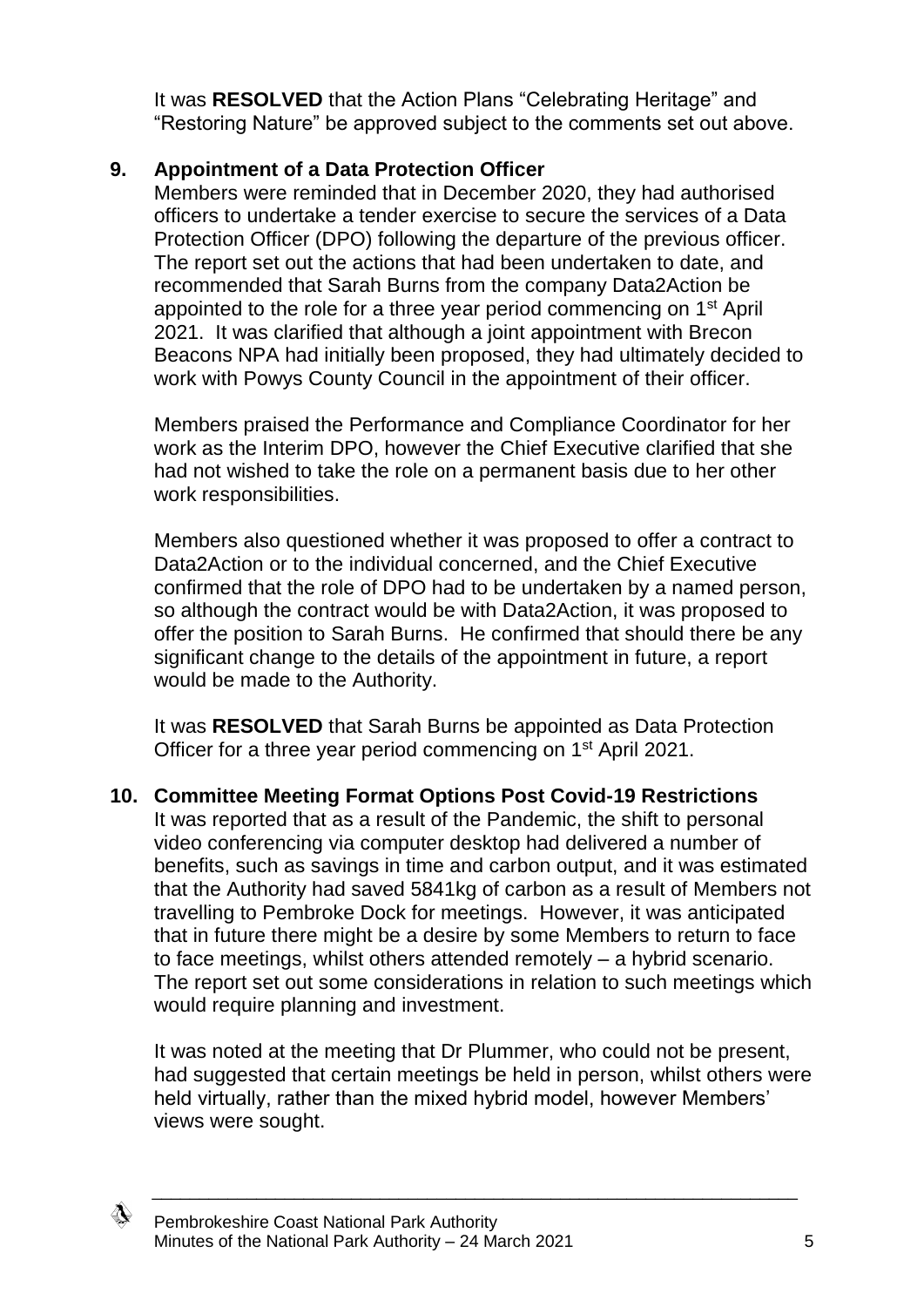One Member asked that the possibility of using Pembrokeshire County Council's facilities for hybrid meetings be explored, while others believed that all meetings should take place in person at the Authority's offices. There was general agreement that the Development Management Committee needed to meet in person, however other meetings could follow the hybrid route or be held virtually to take advantage of the monetary and carbon savings that would result. It was suggested that individual connectivity issues needed to be resolved to improve the latter option. It was also noted that one of the benefits of virtual meetings had been the ability of the Authority to livestream its meetings, thus allowing greater engagement with the public, and Members expressed a desire for this to continue.

The Chief Executive concluded that, taking account of all the views expressed, there was a clear desire for Development Management Committee meetings to be held in person, but that flexibility be maintained in holding other meetings remotely or allowing remote attendance at them. Officers would continue to explore the options and would bring a set of proposals to a future meeting.

### **NOTED.**

*The meeting was adjourned between 12.20 and 12.30pm.* 

*Councillor P Kidney tendered his apologies and left the meeting at this juncture.*

### **11. Calendar of Meetings 2021/22**

Members were reminded that the current calendar of meetings came to an end in June 2021 following the Annual General Meeting, and therefore a calendar for the forthcoming year was presented. It was highlighted that a number of Workshop dates were identified, and Members would be notified in due course of the topics to be covered on each date.

In light of the fact that virtual meetings were still being held under current COVID restrictions, it was suggested that where a second meeting took place on a particular day, this meeting was held at 2pm, rather than immediately following the morning meeting as had previously been the case.

Members agreed that having a clear start time for a second meeting was helpful, however they felt that holding a Workshop after a long Development Management Committee or Authority meeting was both difficult to time and taxing for Members, and suggested that holding one or two Workshops together on other days would be more effective. The possibility of holding meetings in the evenings was also raised.

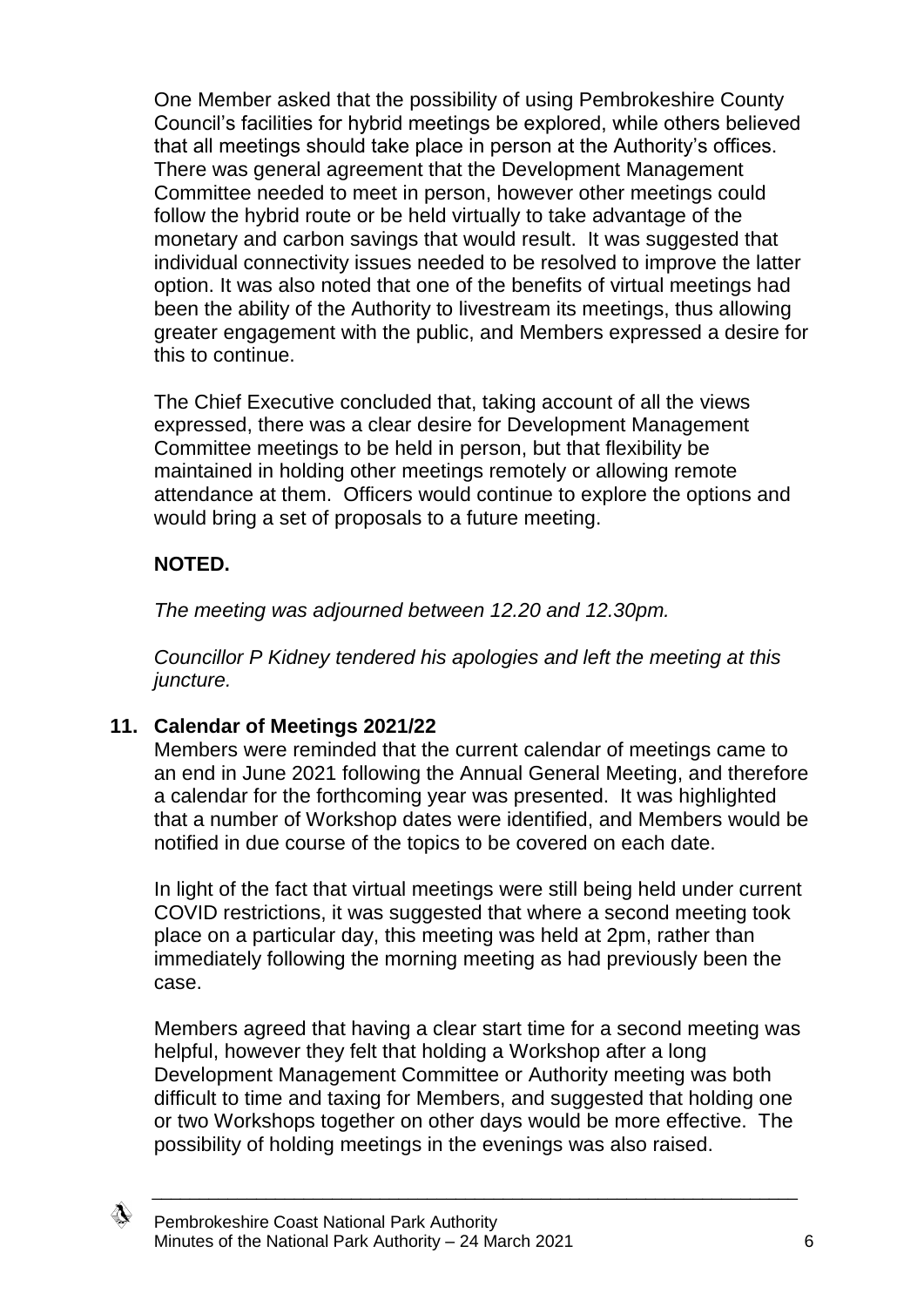### **NOTED.**

### **12. The Wales Charter for Member Support and Development: Application for Advanced Charter Level Status**

Members were reminded that following the Authority's resolution to apply for Advanced Charter status, the Member Support and Development Committee had reviewed the criteria requirements and progressed matters where necessary. Consequently at the last meeting of the Committee it had been considered that the Authority was now in a position to make an application.

The Chair of the Member Support and Development Committee thanked officers for their work and Members for all their help and support on the journey so far. She added that the Charter sought to reward the Authority for the support provided to Members, and she therefore asked any Member who could provide evidence of such support to put this in an email so that it could be referred to in the evidence document.

A number of Members expressed their gratitude for the support they had received from officers and welcomed the culture of learning and support that existed within the Authority.

Members also thanked officers, as well as the Committee Chair. They asked how long the Charter was awarded for, noting that it would be important for the Authority to maintain its standards in this regard and were advised that the criteria were re-assessed every three years but that the role of the Member Support and Development Committee was to ensure Members' continuous development.

It was **RESOLVED** that officers be authorised to submit an application to the Welsh Local Government Association for the Advanced Charter level status of the Wales Charter for Member Support and Development.

### **13. Member Remuneration 2021/22**

Members were reminded that the remit of the Independent Remuneration Panel for Wales was to prescribe the salaries and allowances payable to Members by local authorities, including National Park Authorities, in Wales. Its final Annual Report for 2021/22 had now been published, and the main recommendations relevant to this Authority were set out; the new salary framework would come into effect on 1<sup>st</sup> April 2021.

It was noted that the Independent Remuneration Panel for Wales had prescribed the levels of Basic and Senior Salaries referred to in the report; the Authority could not vary these levels. However, Members were requested to determine which posts would be eligible to receive a Senior Salary for 2021/22, the previous restriction of four Senior Salaries that could be paid having been removed. Three posts were currently

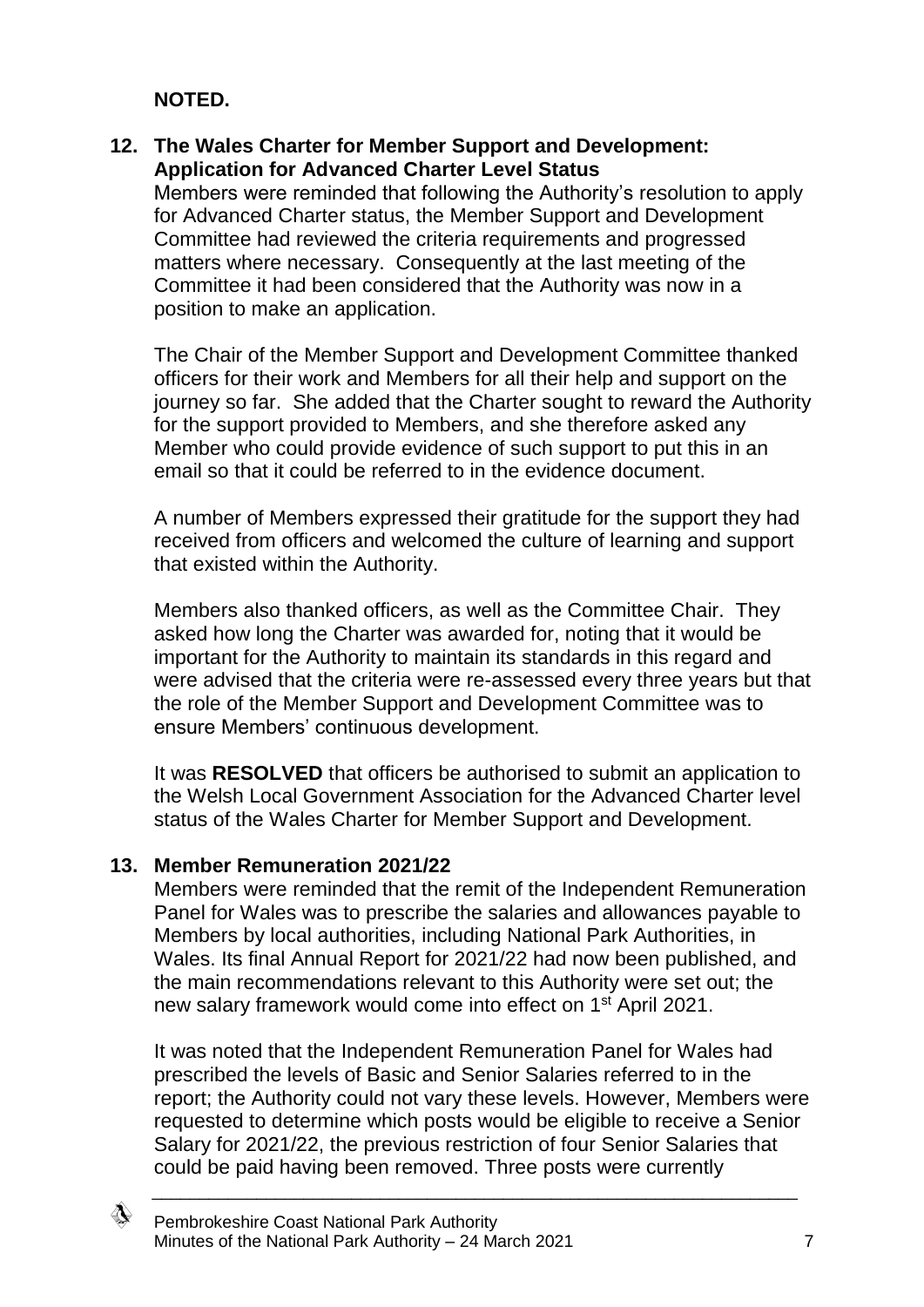remunerated; the posts of Chair and Deputy Chair of the Authority, together with the Chair of the Development Management Committee. Significant changes had also been made to the contributions to costs of care and personal assistance.

The Monitoring Officer advised that if a decision was taken to attribute a senior salary to the Chair of additional Committees, those Members who could potentially benefit from this change may wish to declare an interest. He clarified that such a declaration would not apply to those Members currently in receipt of a Senior Salary.

Given that the limit on the number of posts that could be remunerated had been removed, it was suggested that Chairs of the Audit and Corporate Services and Operational Review Committees should receive a Senior Salary, in order that they could develop to act more like Scrutiny Committees. However the Chair of one of those Committees said that they did not believe the amount of work was comparable to those who were currently remunerated and that the role of Chair of those two Committees should continue to be unremunerated.

It was **RESOLVED** that the report be noted and that the current arrangements remain, whereby the posts of Chair and Deputy Chair of the Authority, together with the Chair of the Development Management Committee be remunerated with a Senior Salary.

### **14. Approval of Additional Capital Expenditure for the Purchase of Five Electric Vehicles**

It was reported that the Authority currently had thirteen fossil-fuel light commercial vans within its fleet. In line with Welsh Government targets for the public sector fleet to be ultra-low emission by 2025, and to fulfil the Authority's commitment to cut carbon emissions through effective management of its vehicle fleet and responsible business travel practices, the Authority was seeking to replace all current fossil-fuel light goods vehicles with electric vans.

A Welsh Government capital grant in 2020/21 had enabled the Authority to replace three diesel fuelled pool cars with petrol hybrid vehicles and orders had been placed for two electric vans. The Authority wished to purchase a further five electric vans within the 2020/21 financial year.

The 2020/21 capital grant funding had a remaining balance of £20,000, which had to be committed before the end of the grant period. The cost of each electric van was approximately £26,200. The Welsh Government Energy Service had offered part funding of £13,000 per electric van which, when combined with the £20,000 balance from other Welsh Government capital funding, left a short fall of £46,000. It was expected